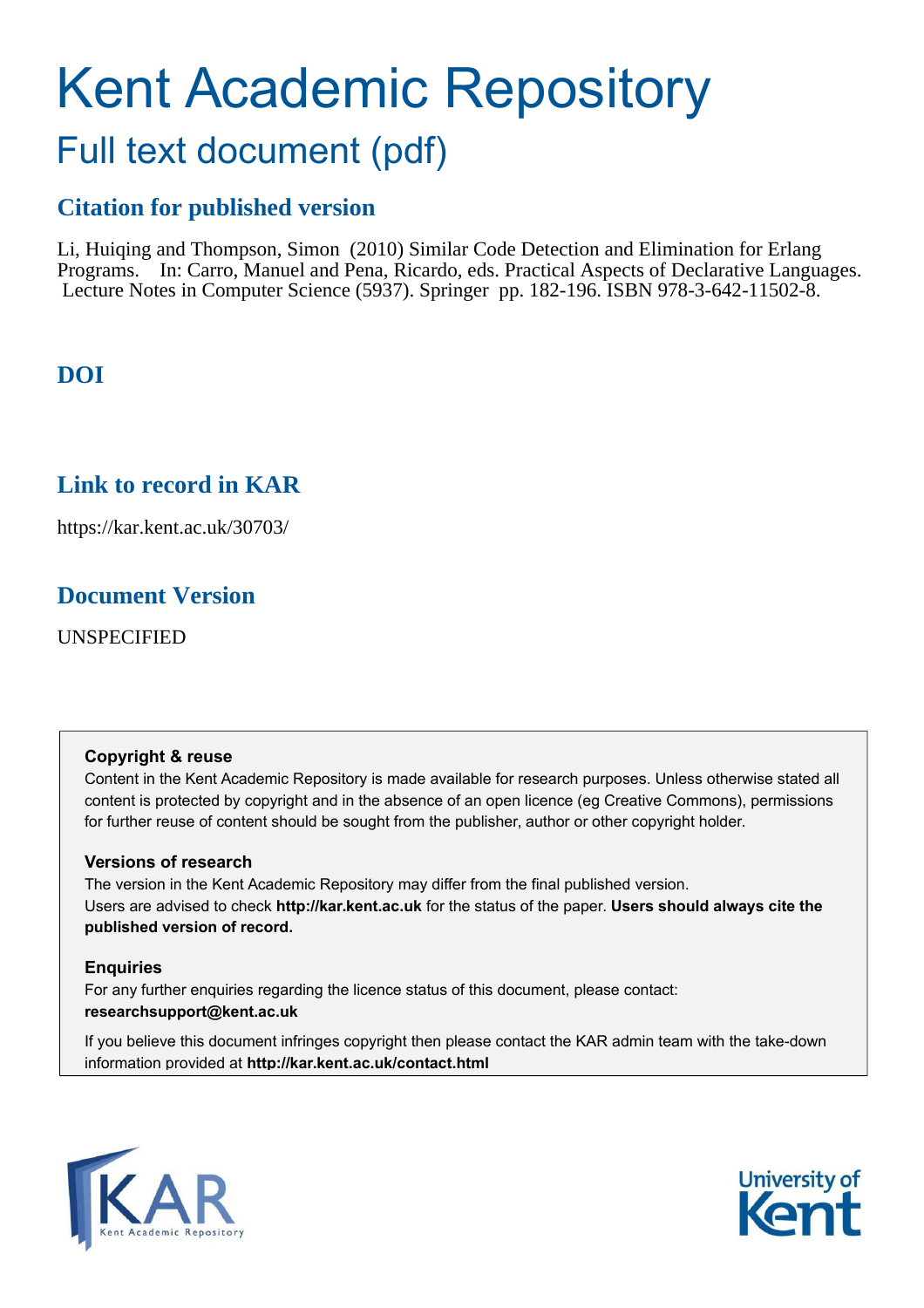### Similar Code Detection and Elimination for Erlang Programs

Huiqing Li and Simon Thompson

School of Computing, University of Kent, UK {H.Li, S.J.Thompson}@kent.ac.uk

Abstract. A well-known bad code smell in refactoring and software maintenance is duplicated code, that is the existence of code clones, which are code fragments that are identical or similar to one another. Unjustified code clones increase code size, make maintenance and comprehension more difficult, and also indicate design problems such as a lack of encapsulation or abstraction.

This paper describes an approach to detecting 'similar' code based on the notion of anti-unification, or least-general common abstraction. This mechanism is used for detecting code clones in Erlang programs, and is supplemented by a collection of refactorings to support user-controlled automatic clone removal. The similar code detection algorithm and refactorings are integrated within Wrangler, a tool developed at the University of Kent for interactive refactoring of Erlang programs. We conclude with a report on case studies and comparisons with other tools.

Key words: Anti-unification, Code clone detection, Erlang, Program analysis, Program transformation, Refactoring, Similar code, Wrangler.

#### 1 Introduction

Duplicated code, or the existence of code clones, is one of the well-known bad 'code smells' when refactoring and software maintenance is concerned. The term 'duplicated code', in general, refers to program fragments that are identical or similar to one another; the exact meaning of 'similar code' might be substantially different between different application contexts.

While some code clones might have a sound reason for their existence [\[1\]](#page-13-0), most clones are considered harmful to the quality of software, since code duplication increases the probability of bug propagation, the size of the source and executable, and most importantly the cost of maintenance [\[2,](#page-13-1)[3\]](#page-13-2).

<span id="page-1-0"></span>The most obvious reason for code duplication is the reuse of existing code, typically by a sequence of copy, paste and modify actions. Duplicated code introduced in this way often indicates program design problems such as a lack of encapsulation or abstraction. This kind of design problem can be corrected by refactoring out the existing clones at a later stage [\[4](#page-14-0)[,5,](#page-14-1)[6\]](#page-14-2), but it could also be avoided by first refactoring the existing code to make it more reusable, and then reusing it without duplicating the code [\[5\]](#page-14-1).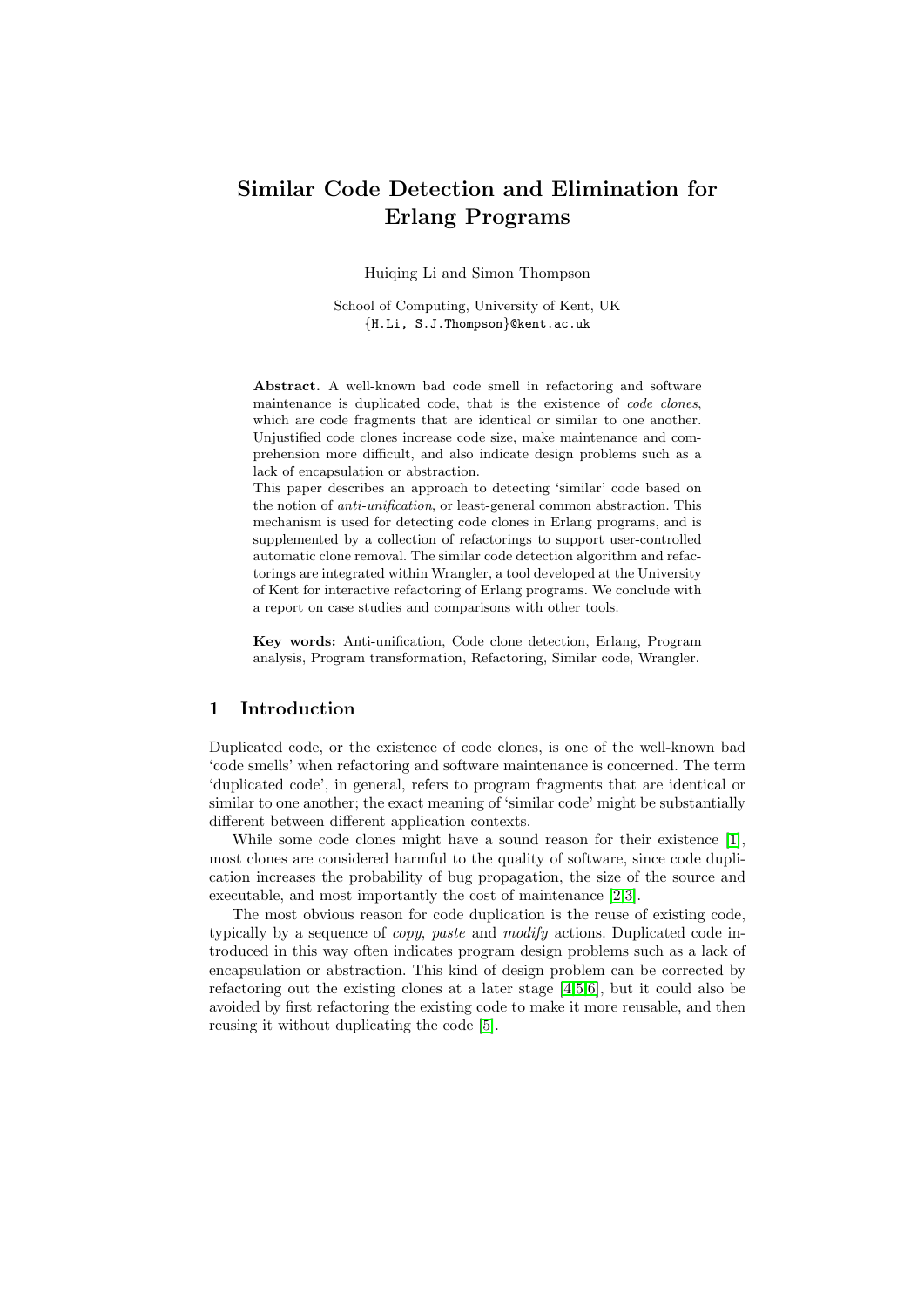In the last decade, substantial research effort has been put into the detection and removal of clones from software systems; however, few such tools are available for functional programming languages, and there is a particular lack of tools that are integrated with existing programming environments, thus supporting clone removal as a part of the programmer's normal work pattern.

This paper describes an approach to detecting 'similar code' in Erlang programs based on the notion of anti-unification [\[7,](#page-14-3)[8\]](#page-14-4), as well as a mechanism for automatic clone elimination under the user's control. The anti-unifier of two terms denotes their least-general common abstraction, therefore captures the common syntactic structure of the two terms.

In general, we say two expressions or expression sequences, A and B, are similar if there exists a non-trivial least-general common abstraction, C, and two substitutions  $\sigma_A$  and  $\sigma_B$  which take C to A and B respectively. By 'nontrivial' we mean that the size of the least-general common abstraction should be above some threshold, but certain other conditions can be specified, and this is under active investigation.

The approach presented in this paper is able, for example, to spot that the two expressions  $((X+3)+4)$  and  $(4+(5-(3*X)))$  are similar as they are both instances of the expression (Y+Z), and so both instances of the function

#### $add(Y,Z) \rightarrow Y+Z.$

Our approach uses as the representation of an Erlang program the Abstract Syntax Tree (AST) for the parsed program annotated with static semantic information. Scalability, one of the major challenges faced by AST-based clone detection approaches, is achieved by a two-phase clone detection technique. The first phase uses a more efficient syntactic technique to identify candidates which might be clones, which are then assessed by means of an AST-based analysis to give only genuine clones. While the paper shows this approach being implemented for Erlang in particular, we see no reason why it should not be applicable to similar code detection in any other programming language.

The application of the approach of this paper to a substantial case study is discussed in [\[9\]](#page-14-5); the account here concentrates on the underling theory and implementation of the technology.

The remainder of the paper is organised as follows. Section [2](#page-1-0) gives an overview of Erlang and Wrangler, and in particular our earlier mechanism for clone detection and elimination, while clarifying the motivation and goal of this paper. Section [3](#page-3-0) introduces some terminology to be used; Section [4](#page-4-0) describes the similar code detection algorithm. The elimination of code clones is discussed in Section [5,](#page-8-0) and initial experimental results are reported in Section [6.](#page-10-0) Section [7](#page-11-0) gives an overview of related work, and finally, Section [8](#page-13-3) concludes the paper and briefly discusses future work.

#### 2 Erlang and Wrangler

Erlang [\[10](#page-14-6)[,11\]](#page-14-7) is a strict, impure, dynamically typed functional programming language with support for higher-order functions, pattern matching, concurrency,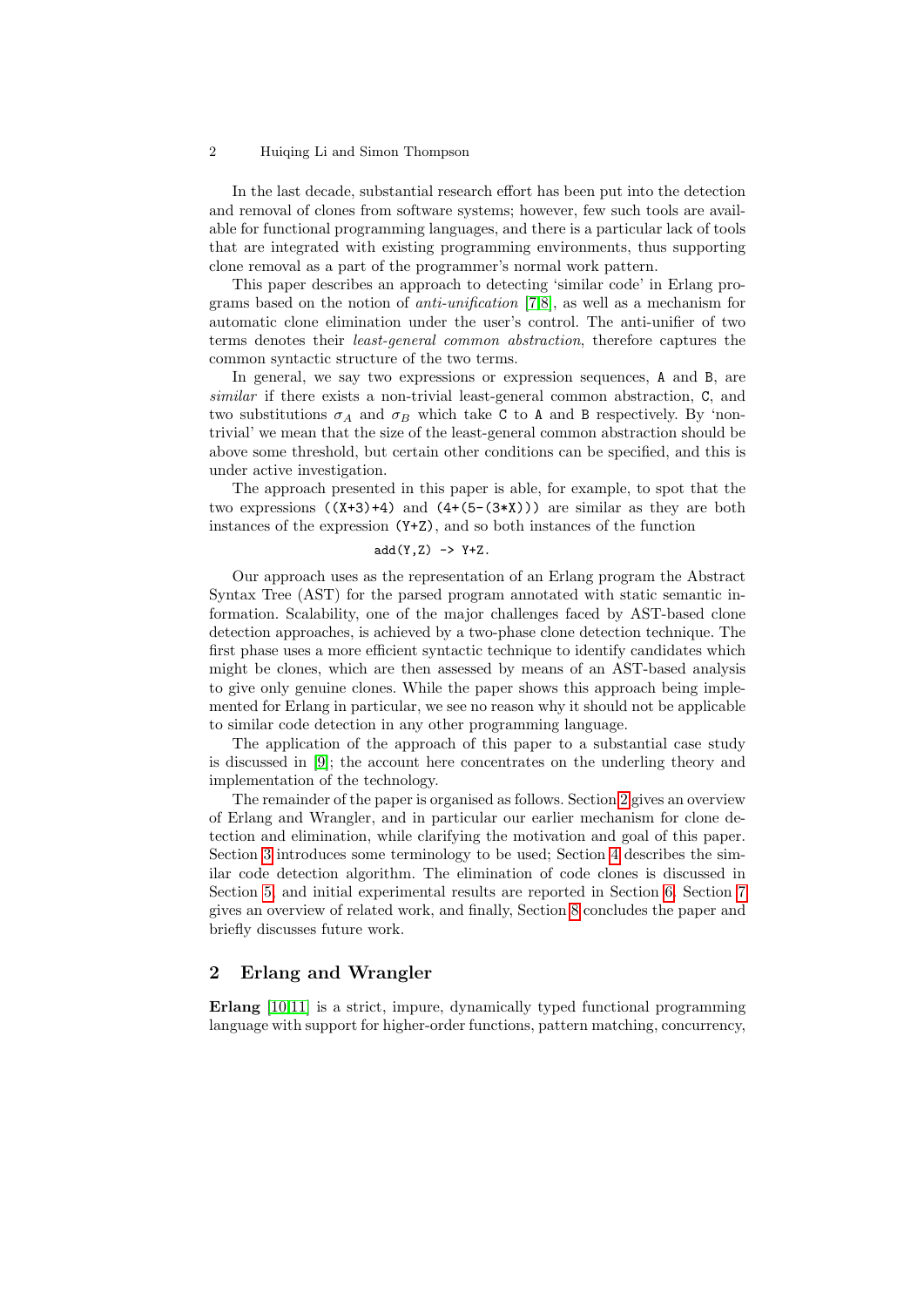communication, distribution, fault-tolerance, and dynamic code loading. Unlike other functional programming languages such as Haskell [\[12\]](#page-14-8), Erlang does not have built-in support for type classes, inheritance or polymorphism. Erlang allows static scoping of variables, in other words, matching a variable to its binding only requires analysis of the program text, however some variable scoping rules in Erlang are rather different from other functional programming languages.

<span id="page-3-0"></span>The Erlang language comes with libraries containing a large set of built-in functions. Erlang has also been extended by the Open Telecom Platform (OTP) middleware platform, which provides a number of ready-to-use components and design patterns, such as finite state machines, generic servers, etc, embodying a set of design principles for fault-tolerant robust Erlang systems.

Wrangler [\[13,](#page-14-9)[14\]](#page-14-10) is a tool that supports interactive refactoring of Erlang programs. It is integrated with Emacs as well as with Eclipse, through the ErlIDE plugin. Wrangler itself is implemented in Erlang. Wrangler supports a variety of refactorings, as well as a set of 'code smell' inspection functionalities, and facilities to detect and eliminate code clones. Wrangler supports a number of basic structural refactorings such as renaming, function generalisation, function extraction, folding, move a function definition to another module, tuple function arguments, etc, as well as a sets of macro- and process-related refactorings. Significant effort has been put to improve usability of the tool, and Wrangler is aimed to be used by real-world Erlang programmers from beginners to experts.

A clone detection and elimination framework was first added to Wrangler in 2007 [\[15\]](#page-14-11). In contrast to the approach proposed here, Wrangler's original clone detector reports syntactically well-formed code fragments that are identical up to consistent renaming of variables and substitution of literals. A hybrid clone detection technique which makes use of both the token stream and the AST was used to achieve performance and efficiency. Three refactorings, *function* extraction, function generalisation and folding, can together be used to remove clones from the program. More about this approach can be found in [\[15\]](#page-14-11).

Wrangler's original clone detection mechanism is rather limited:

- The clone detector cannot detect code fragments that are similar but not identical, such as  $X+Y$  and  $X+(Y+1)$ .
- The user needs to figure out which of the literals contained in a cloned code fragment need to be generalised in order to capture the commonality of all duplications.
- Moreover, the user needs to identify which of variables locally declared in the cloned code fragment are used by the code following it, so that their values can be returned by the generalised function.
- To get these two sorts of information identified above, a manual inspection and comparison of every clone occurrence is needed, an impractical proposition in a system of any size.

To overcome these limitations, we have designed a new approach which can detect not only identical code but also code fragments that are similar through anti-unification. The clone elimination process has been greatly simplified so that the user no longer needs to work out the common abstraction and the set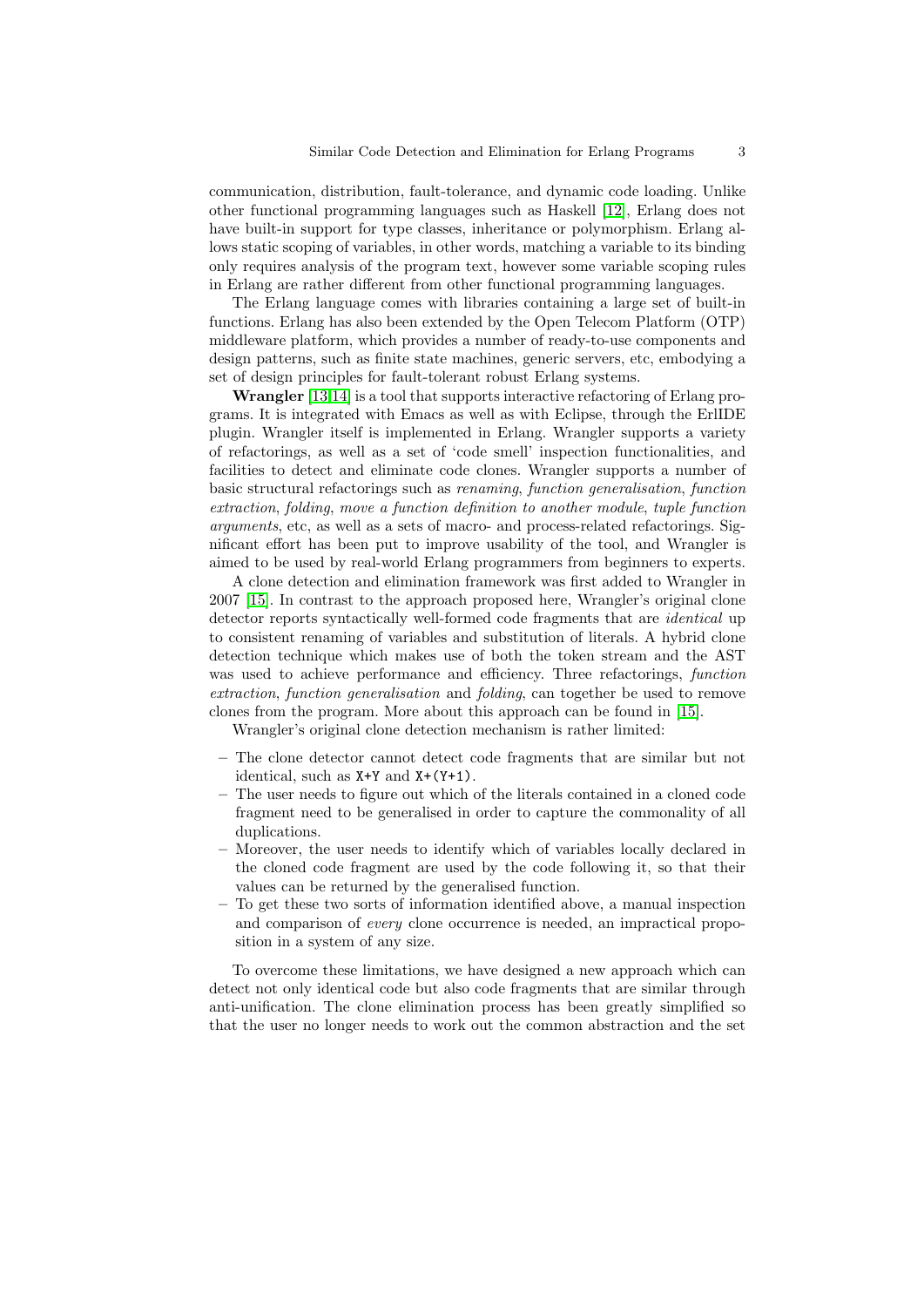<span id="page-4-1"></span>of variables to be returned, as these are identified automatically by the tool. With the new approach, we aim to spot more code clones, and make the clone removal process practically applicable.

#### 3 Terminology

#### 3.1 Anti-unfication

The idea of anti-unification was first proposed by Plotkin [\[7\]](#page-14-3) and Reynolds [\[8\]](#page-14-4) in 1970. Anti-unification applies the process of generalisation on pairs, or sets, of terms. The resulting term captures all the commonalities of the input terms.

A substitution is a mapping from variables to terms, and is in general represented as a set of bindings  $\{x_1 \mapsto e_1, ..., x_n \mapsto E_n\}$ . Applying a substitution  $\sigma$  to a term  $E = E(x_1, ..., x_n)$  gives the term  $E\sigma = E(e_1, ..., e_n)$  in which each variable  $x_i$  is replaced by the corresponding term  $e_i$ .

Given terms  $E_1...E_n$ , we say that E is a generalisation of  $E_1,...,E_n$  if there exist substitutions  $\sigma_i$  for each  $E_i, 1 \leq i \leq n$ , such that  $E_i = E \sigma_i$ . E is the least*general* common generalisation of  $E_1...E_n$  if for each E' which is also a common generalisation of  $E_1, ..., E_n$ , there exists a substitution  $\theta$  such that  $E = E'\theta$ . The least-general common generalisation of  $E_1, ..., E_n$  is called the *anti-unifier* of  $E_1, ..., E_n$ , and the process of finding the anti-unifier is called *anti-unification*.

To apply anti-unification techniques to ASTs of Erlang programs, restrictions as to which kinds of subtrees can be replaced by a variable, and which cannot, need to be taken into account. For instance, objects of certain syntactic categories, such as operators, guard expressions, record names, cannot be abstracted and passed in as the values of function parameters, and therefore should not be replaced by a variable during anti-unification. Furthermore, an AST subtree which exports some of its locally declared variables should not be replaced by a variable either. On the other hand, it is perfectly fine to substitute the function name in a function application with a variable because higher order functions are supported by Erlang.

#### 3.2 Similarity Score

Anti-unification provides a concrete way of measuring the structural similarity between terms by showing how both terms can be made equal. In order to measure the similarity between terms in a quantitative way, we defined the *similarity* score between terms.

Let E be the anti-unifier of sub-trees  $E_1, ..., E_n$ , the similarity score of  $E_1, ...,$  $E_n$  is computed by the following formula:

#### ${\bf Similarity\ Score} = \min\{S_E/S_{E_1},...,S_E/S_{E_n}\}$

<span id="page-4-0"></span>where  $S_E, S_{E_1} \dots S_{E_n}$  represent the number of nodes in  $E, E_1 \dots E_n$  respectively. The similarity score allows the user to specify how similar two sub-trees should be to be considered as clones. Given a similarity score as the threshold, we say that a set of sub-trees are *similar* if their similarity score is above the threshold.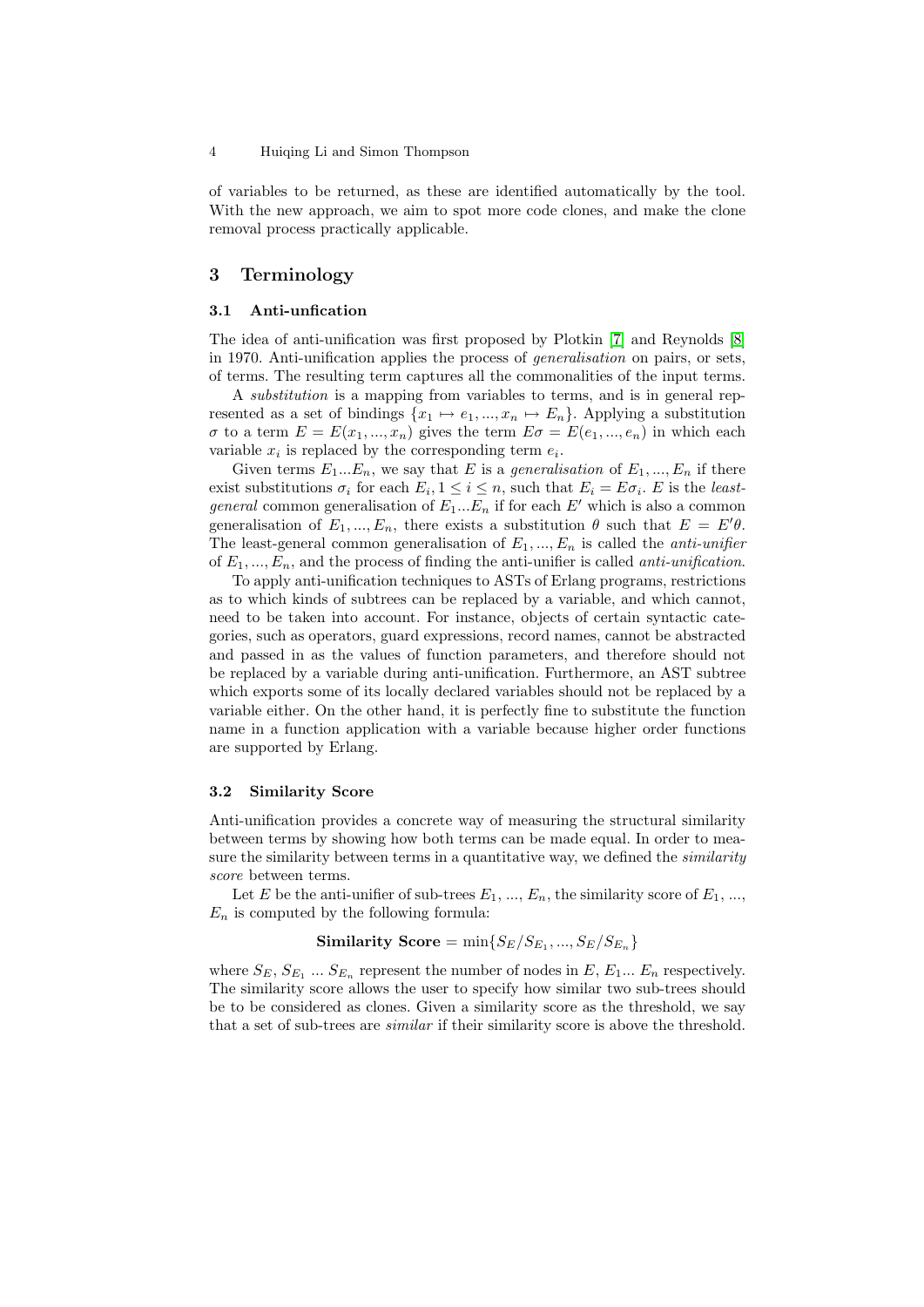

Fig. 1: An Overview of the Clone Detection Process

#### 3.3 Definition of Clones

Common terminology for clone relations between two or more code fragments are the phrases clone pair and clone class [\[16\]](#page-14-12). A clone pair is a pair of code fragments which are identical or similar to each other. A clone class is a set of code fragments in which any two of the code fragments form a clone pair.

In the context of this paper, each member of a clone pair/class is a sequence of Erlang expressions. Note that sub-sequences of expression sequences in each clone pair/class could also make clone pairs/classes. Suppose we have a clone class with 3 class members:  $\{[a_1, a_2, ..., a_n], [b_1, b_2, ..., b_n], [c_1, c_2, ..., c_n]\},$  then

$$
\{[a_i, ... a_j], [b_i, ..., b_j], [c_i, ..., c_j]\}_{(1 = \langle i = \langle j = \langle n \rangle)}
$$

could also be clone classes. For ease of description, we use  $C_{i,j}$  to represent the clone class whose class member are formed by the sub-sequence, starting from index  $i$  and ending at index  $j$ , of each class member of clone class  $C$ .

While only those maximal clone classes whose similarity score is above the threshold specified are reported to the user, sub-sequence clone classes are used by the clone detection process; further details of this are given in Section [4.](#page-4-0)

#### 4 The Similar Code Detection Algorithm

The similar code detector takes a project (or just a set of Erlang modules) as input, performs clone detection, and reports clone classes in the project. Each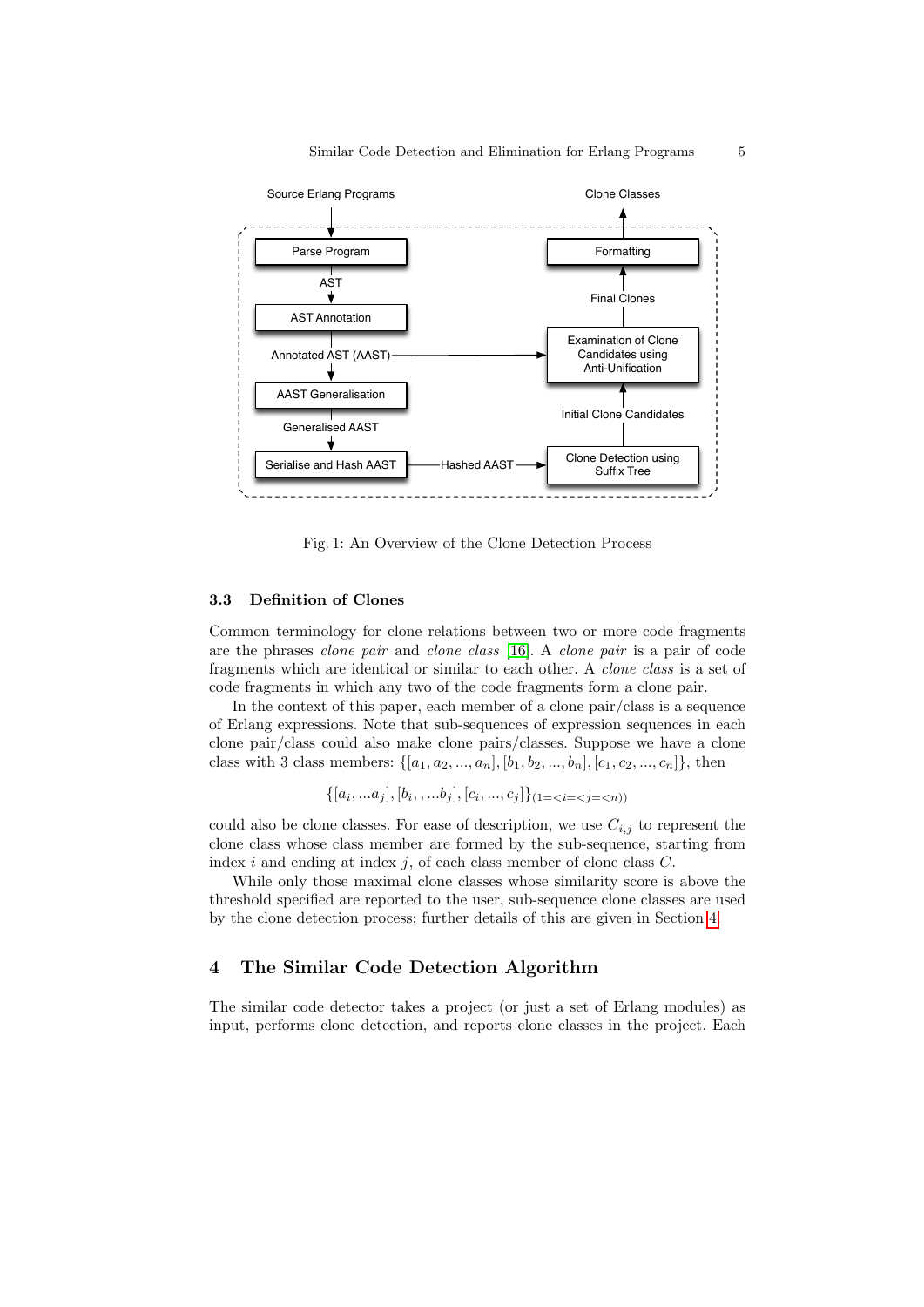clone class is reported by giving the number of instances of the cloned code, each instance's start and end locations in the program source, as well as the leastgeneral common generalisation represented as an Erlang function definition. The entire clone detection process is shown in Fig. [1.](#page-4-1) The process consists of seven steps as described in the rest of this section.

Three parameters can be used to specify the granularity of clone classes reported, and they are:

- the minimum number of expressions included in a cloned code fragment, which is a sequence of expressions:
- the minimum number of class members of a clone class, and
- the similarity score threshold.

Parse Program and Generate AST Erlang files are first lexed and parsed into ASTs. The lexer and parser used are modified versions of the standard Erlang lexer and parser, so that both line and column numbers of identifiers are kept in the AST. Location information makes it possible to map between different representations of the same piece of code. In order to reflect the original program text, the Erlang pre-processor is bypassed to avoid macro expansion, file inclusion, conditional compilation, etc.

Annotate AST with Static Semantic Information Binding information of variables and function names is annotated to the AST in terms of defining and use locations. Unlike some other AST representation approaches which use a single leaf node to represent all the occurrences of the same variable, the AST representation used by Wrangler does not allow node-sharing between different occurrences of the same variable. In this case, we use location information to express the binding structure of identifiers. For instance, each occurrence of a variable or function name in the AST is annotated with its occurrence location in the source and the location(s) where it is defined. Binding information allows us to check whether two variable or function names refer to the same object by looking at their defining locations; this is required during the anti-unification process.

Being static-semantics-aware, our clone detection tool is able to achieve the degree of accuracy that cannot be achieved by language-independent clone detection tools, or indeed tools that rely on the lexical structure alone.

Generalise and Hash the AST A major challenge faced by AST-based clone detection approaches is scalability. Naïve anti-unification of every subtree with every other subtree involves a prohibitively large amount of computation and memory usage, and is not feasible in practice. Scalability is achieved by our approach using a two-phase clone detection. The first phase carries out a quick, semantics-unaware clone detection over a generalised version of the program, and reports initial clone candidates to be further examined by the second phase. This second phase examines the initial clone candidates in the context of the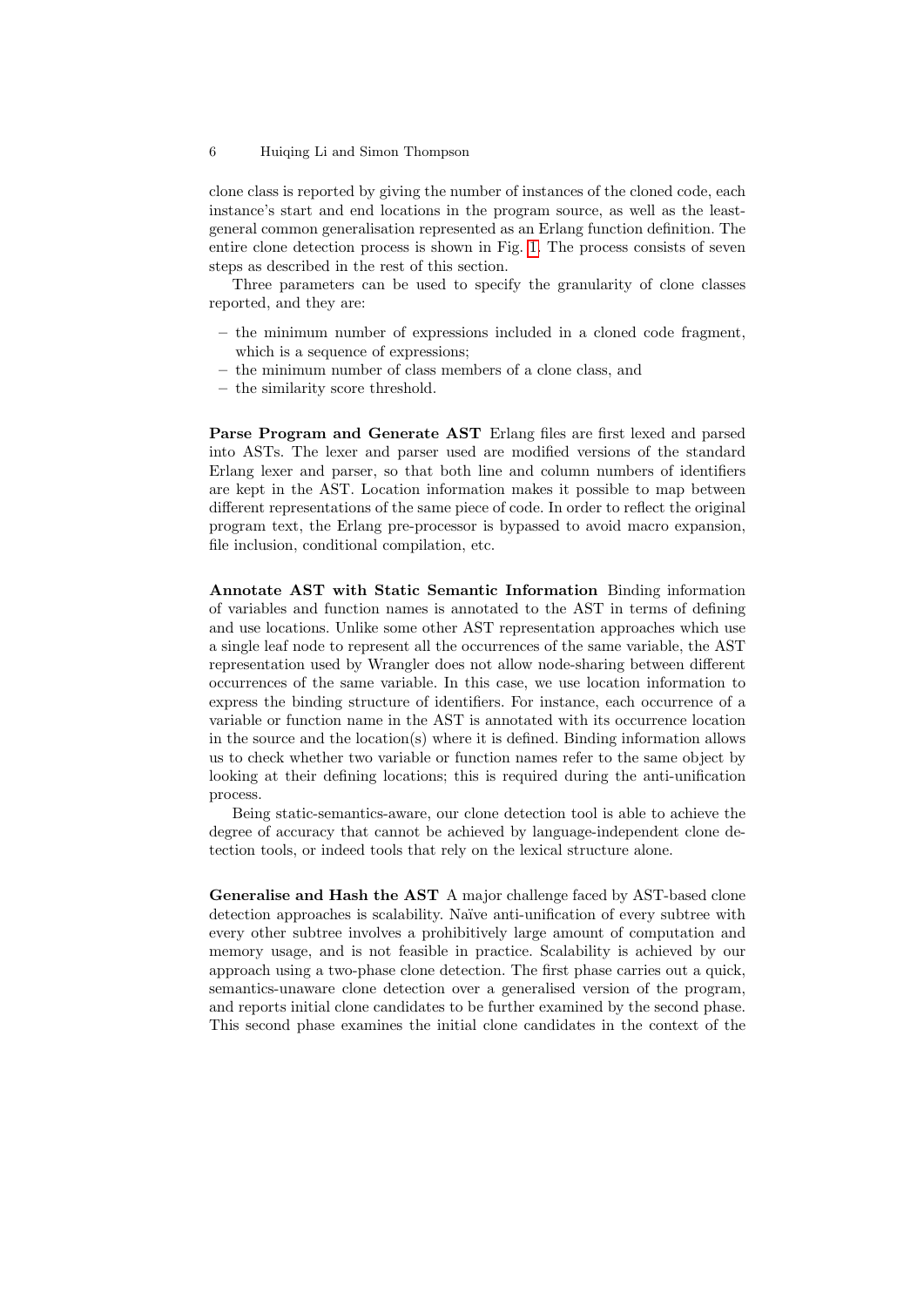original program by means of anti-unification, getting rid of false positives, and reports the final clone classes.

The first phase makes use of suffix tree techniques to collect initial candidates. Suffix tree analysis [\[17\]](#page-14-13) is the technique used by most text or token-based clone detection approaches because of its speed [\[18](#page-14-14)[,16\]](#page-14-12). A suffix tree is a representation of a string as a tree where every suffix is represented by a path from the root to a leaf. The edges are labelled with the substrings, and paths with common prefixes share an edge. The suffix tree analysis itself is only able to report duplications of strings that are identical. To make use of the suffix tree techniques, while being able to report similar code fragments, the AST needs to be pre-processed before being passed on for suffix tree construction. The pre-processing is carried out in two steps. Firstly, the AST is generalised so that only a structural skeleton of each expression statement is kept; secondly, a hash function is applied to each expression statement to map it to a number. This is covered next.

The aim of structural generalisation is to capture as much structural similarity between expressions as possible while keeping each expression's original structural skeleton. This process traverses each expression statement subtree in a top-down order, and replace certain kinds of subtrees with a single node representing a placeholder. A subtree is replaced by a placeholder only if syntactically it is legal to replace that subtree with a node representing a variable, and the subtree does not represent a pattern, a match expression or a compound expression such as a conditional expression, a receive expression, a try...catch expression, etc.

Taking the following code as an example, the generalisation process will turn the function definition on the left-hand side into the pseudo function definition on the right-hand side. As a design decision, our clone detector does not attempt to detect similar patterns simply because generalisation of a function over patterns could make the function much harder to understand in practice. Therefore in this example, the literal pattern one is not changed.

```
foo(X) \rightarrow foo(X) \rightarrowY = \text{case } X \text{ of } ? = \text{case } ? \text{ of }one \rightarrow 12; one \rightarrow ?;
       Others \rightarrow 196 ? -> ?
      end, end,
  X + Y. ?.
(a) original code (b) generalised code
```
Expression sequences in the AST are then pretty-printed and serialised into a single sequence of expressions with a delimiter to separate each sub expression sequence. After that, a hash function is applied to each expression statement in the sequence returning a hash value. Expression statements that are textually the same get the same hash value. All hash values are stored in an indexed table without duplication. This way, we are able to map a sequence of expressions into a sequence of numbers. To save space and make the algorithm more efficient, the actual implementation represents an expression using its start and end locations in the program source, and a hash value using its index in the table as an integer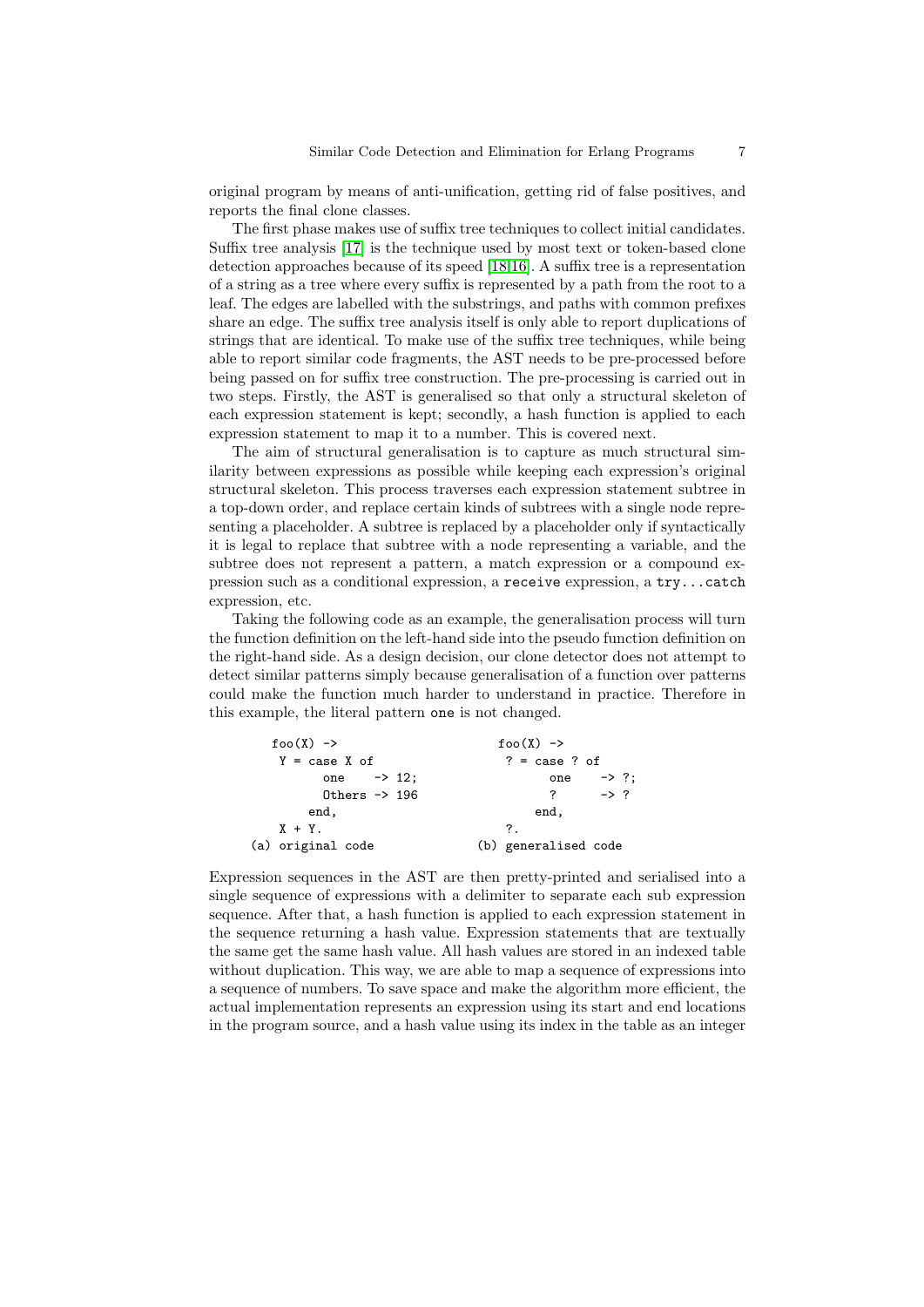<span id="page-8-1"></span>is much short than the hash value itself. The mapping is represented as a list of two-element tuples, whose first elements are locations and second elements are index values.

Initial Clone Detection using a Suffix Tree This step fetches the index values from each tuple in the list returned from the previous step, and concentrates them into a single string; a delimiter character is inserted after every index value during the concatenation. A suffix tree is then built on the string generated, and clone classes of index sequences are collected from the suffix tree. Location information is used to map clone classes in terms of indexes back to clone classes in terms of expression sequences. The suffix tree algorithm used is part of Wrangler's original clone detection algorithm, the implementation of which is reported in [\[15\]](#page-14-11).

Examine Clone Candidates using Anti-unification The previous step returns a collection of clone classes whose class members are structurally similar, but which do not necessary share a non-trivial anti-unifier; even so it helps to reduce the amount of comparisons needed significantly. This step examines the initial clone class candidates one by one using anti-unification and removes those false positives. It takes one clone class as input each time, and returns none, one or more clone classes that satisfy the thresholds. Together with each final clone class, the anti-unifier of the class members is returned. Due to space restrictions, the anti-unification algorithm is not discussed in this paper.

For each clone class candidate,  $C$  say, the clone detector takes a class member, A say, as the first member of a new clone class,  $C_1$  say, and try pairwise antiunification with each of the other class members. A class member from  $C$  is added to  $C_1$  only if doing so does not make the similarity score of  $C_1$  go under the threshold specified. When no more new members can be added to  $C_1$ , the clone detector checks whether the number of clone members in  $C_1$  is above the parameter specified by the user, and discards it if the answer is 'no'. After this, another class member is selected from the remaining members of  $C$ , and the process is repeated until no more new clone classes can be found.

<span id="page-8-0"></span>In the case that none or more than one maximal clone class is returned from the candidate clone class, i.e. the candidate clone class is not anti-unifiable as a whole, its sub-portion clone classes are examined too. As an example, the class candidate shown in Fig. [2](#page-8-1) has four class member  $E_1, E_2, E_3$  and  $E_4$ . By antiunification this class is divided into two new clone classes  $C_1 = \{E_1, E_3\}$  and  $C_2 = \{E_2, E_4\}$ . Clone members of  $C_1$  are not anti-unifiable with class members of  $C_2$  because of their different binding structure of variables. Suppose the minimum length of a cloned expression sequence to be reported is 3, then the clone detector will continue to examine the two sub-portion clone classes  $C_{1,3}$ and  $C_{2,4}$ . Examination of  $C_{1,3}$  will return the whole clone class, while examination of  $C_{2,4}$  returns two new classes, but because the two new clone classes are subclones of  $C_1$  and  $C_2$ , they are discarded. Therefore the examination of clone class C results in three new clone classes:  $C_1$ ,  $C_2$  and  $C_{1,3}$ .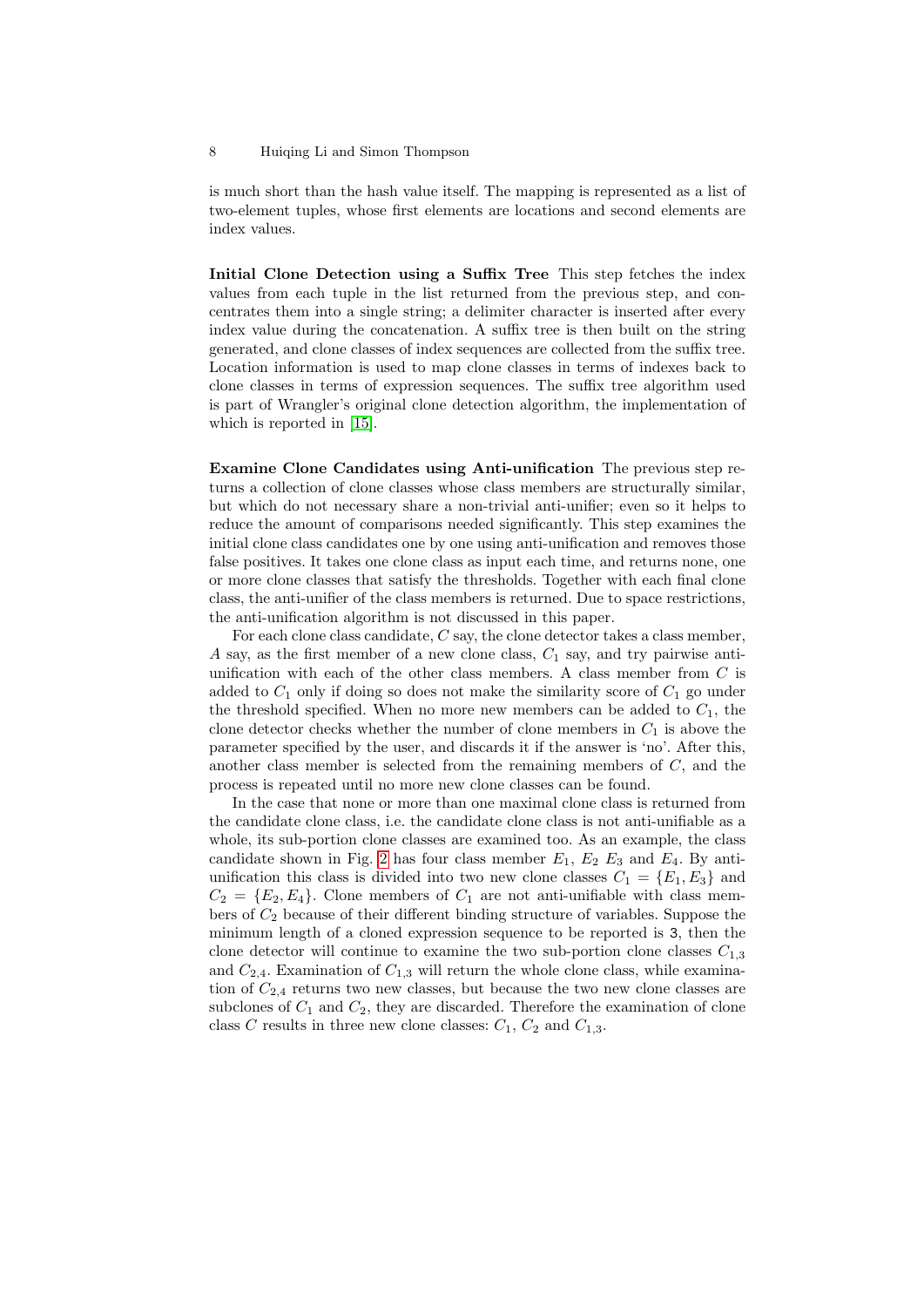<span id="page-9-0"></span>

| $S1 = "This".$   | $S1 = "This"$       | $D1 = [1],$  | $D1 = [X+1]$ , |
|------------------|---------------------|--------------|----------------|
| $S2 = " is a".$  | $S2$ ="is another", | $D2 = [2]$ , | $D2 = [5]$ ,   |
| $S3 = "string",$ | $S3 = "String",$    | $D3 = [3]$ , | $D3 = [6]$ ,   |
| [S1, S2, S3]     | [S3, S2, S1]        | [D1, D2, D3] | [D3, D2, D1]   |
| $(E_1)$          | $(E_2)$             | $(E_3)$      | $(E_4)$        |

Fig. 2: An initial clone class candidate with four class members

This step dominates the overall cost of the clone detection algorithm. Examination of a candidate clone class of n members has a worst case of  $O(n^2)$ complexity.

Discussion. More constraints can be applied during the anti-unification process so that certain kinds of node are not replaced by variables even if doing so is theoretically correct. For example, generalisation over expressions that contain locally declared free variables is possible, but doing so makes the program harder to understand, and may well not be of interest to the user. Another constraint would be the maximal number of new variables introduced during the antiunification process, so as to avoid the generation of functions with too many variables, which represents another kind of bad code smell. We are currently working towards making the clone detector a customizable tool so that the user could specify which kinds of generalisation are preferred or not preferred.

Formatting Final clone classes are sorted and displayed in two different orders, first by the number of duplications, then by the length of expression sequences. The location of each clone member, identified by the combination of source file name, line and column numbers, is mouse clickable. Associated with each clone class is the least-general common abstraction of the clone class in form of a function definition. The function name and variable names of the form NewVar<sub>-</sub> are generated by the clone detector. Variables that are declared locally but used elsewhere are included in the tuple returned by the function.

Fig. [3](#page-9-0) shows the clone detection in action. The buffer above is an Erlang module consisting of four functions whose bodies correspond to the class members in Fig. [2,](#page-8-1) and the buffer below shows the result of running the clone detector on this buffer, illustrating the clones  $C_{1,3}$ ,  $C_2$ , and  $C_1$ , as well as their anti-unifiers.

#### 5 Refactoring Support for Similar Code Elimination

The primary purpose of clone detection is to identify them so that they can be eliminated. A number of Wrangler refactorings, together with the least-general common abstractions suggested by the clone detector, make clone elimination straightforward. With the current framework, the clone removal process involves the following steps: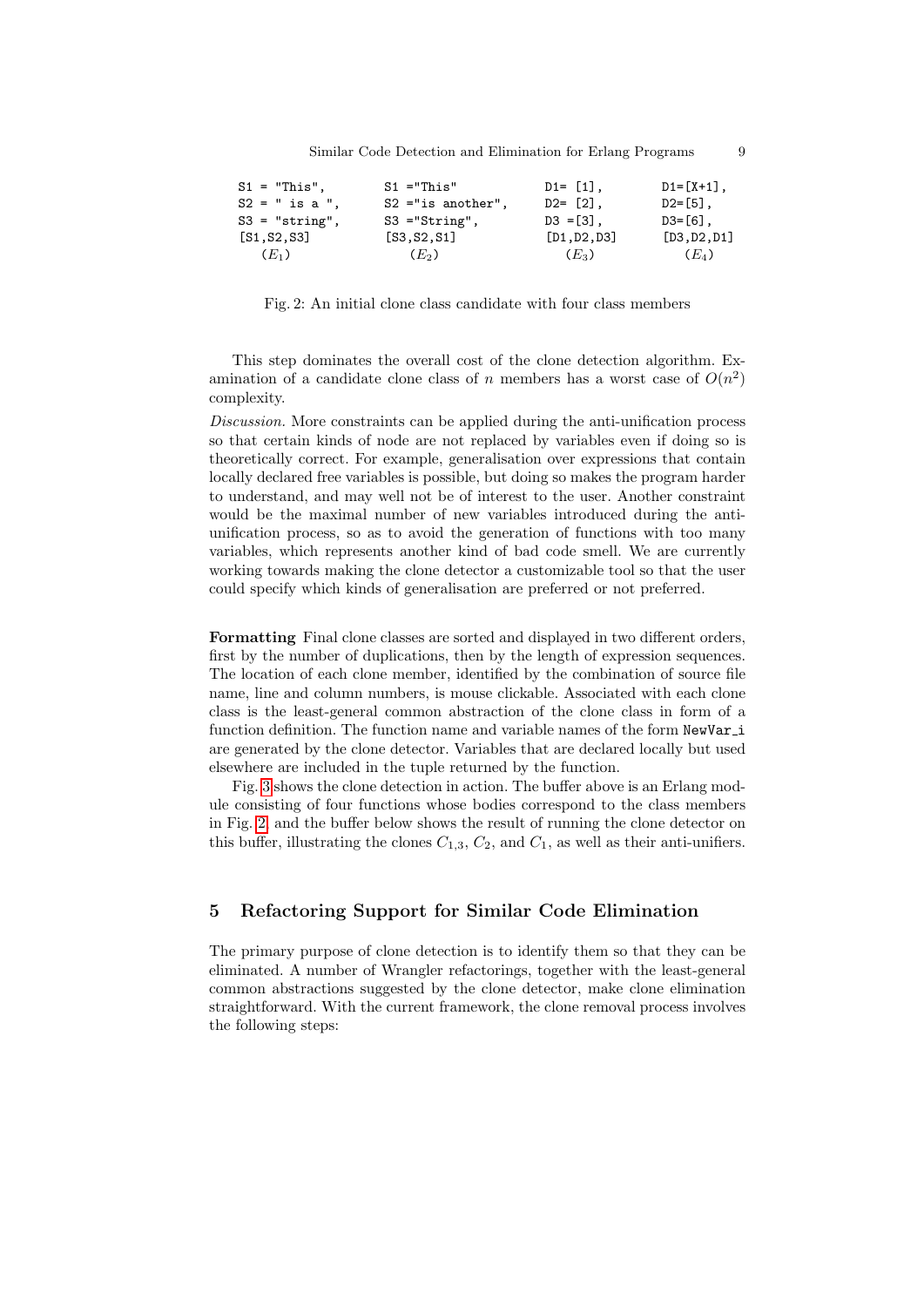<span id="page-10-1"></span>

Fig. 3: A snapshot showing similar code detection

- 1. select a clone class, copy and paste the least-general common abstraction into the proper Erlang module;
- 2. rename variable names if necessary;
- 3. re-order the function parameters if necessary;
- 4. rename the function to some suitable name;
- 5. apply the refactoring 'fold expressions against a function definition' to the new function.

Both renaming and folding are refactorings supported by Wrangler. Reordering of function parameters is not supported by Wrangler yet, but this does not add any overhead to the clone removal process as long as the reordering of parameters is done before 'folding' is applied, i.e. before the function is actually used.

<span id="page-10-0"></span>Folding expressions against a function definition is the refactoring which actually removes code clones from the program. This refactoring searches the program for instances of the right-hand side of the function clause selected, and replaces them with applications of the function to actual parameters under the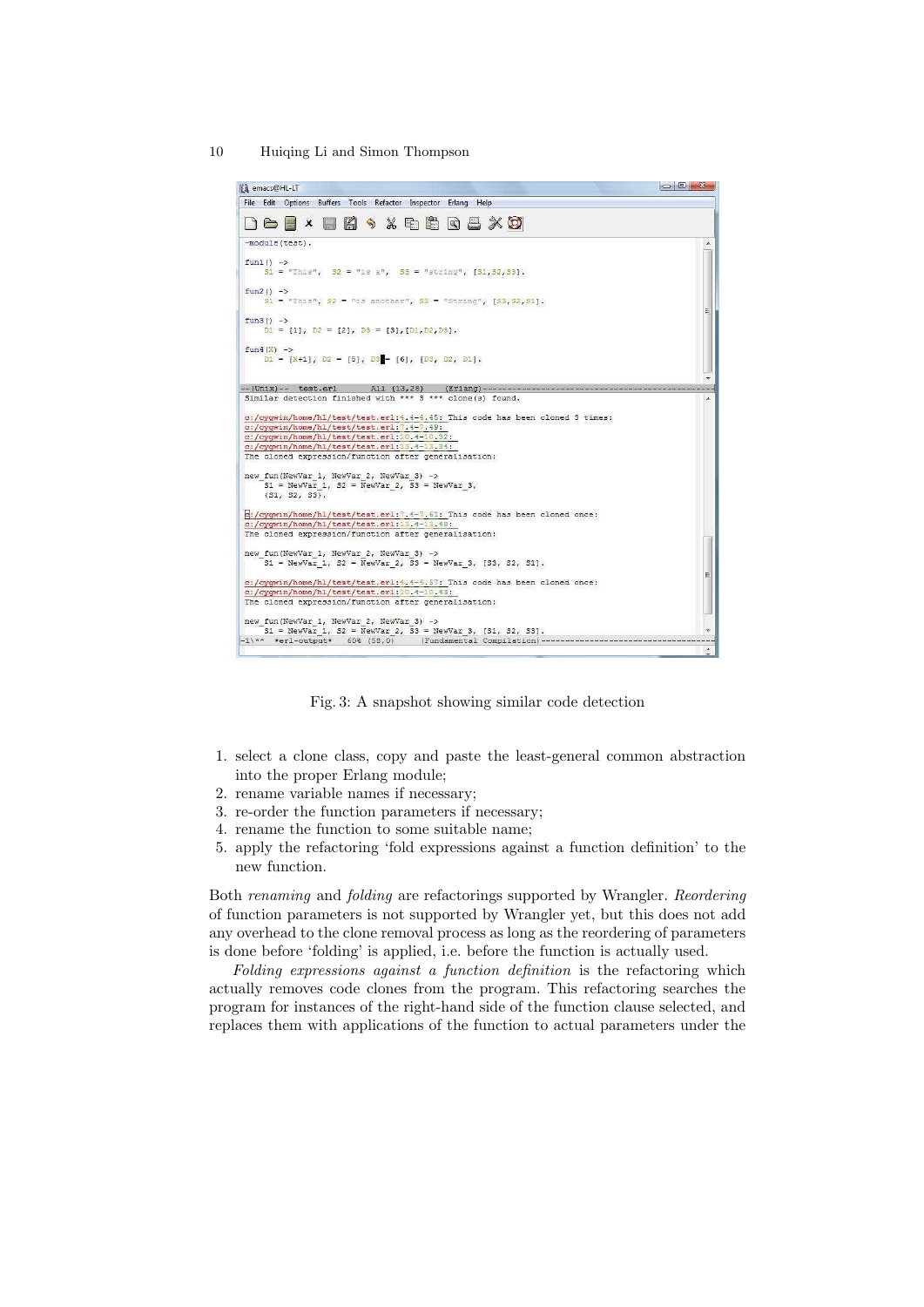

Fig. 4: A snapshot of Wrangler showing folding

user's control. This refactoring can not only detect instances where parameters are replaced by variables or literals, but also instances where parameters are replaced by arbitrary expressions. Expressions with side effects or locally declared variables are wrapped in a fun expression (or closure) to preserve the semantics. When this refactoring is initiated to a function clause selected, Wrangler automatically searches for code fragments that are clones of this function clause. Once clone instances have been found, the user can indicate whether to fold a particular clone instance or not. Folding is not performed within the selected function clause itself, since doing this will change the program's semantics.

Fig. [4](#page-10-1) shows a snapshot of this refactoring in action. The user has chosen to apply 'folding' to the function foo. The expression sequence highlighted is one of the clone instances found by this refactoring, and the text shown in the minibuffer asks the user whether this clone instance should be removed. We should point out that the fact that Erlang is a weakly typed language and does not support polymorphism has made the clone detection and elimination process easier. For example, with Erlang programs we can be sure that X+Y and A+B are clones without carrying out complex type analysis, whereas this is not in general possible in strongly-typed programming languages like Haskell.

#### <span id="page-11-0"></span>6 Clone Detection Applied

The clone detector has been applied to various Erlang applications and test code. Our case studies show that test code written under the Erlang/OTP Test Server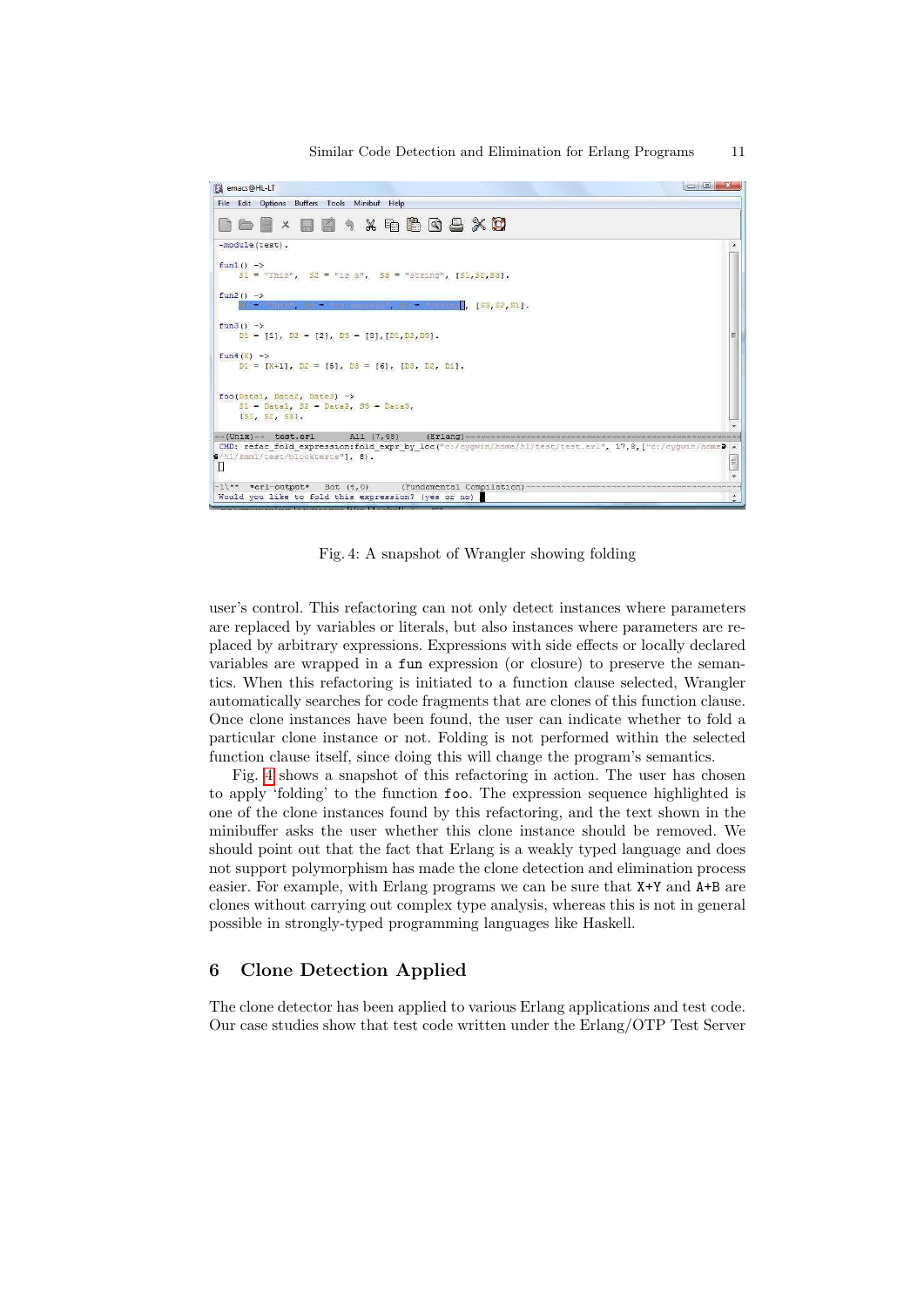framework has a much higher percentage of duplicated code than normal Erlang applications or test code written under other testing frameworks. This was not very surprising given the fact that all Erlang/OTP Test Server test functions follow a predefined coding pattern, and the copy, paste, then modify style of editing can be very tempting to testers.

One of test suites we have examined contains 4 Erlang modules, 9189 lines of code. This test suite is actually used by industry, and at the time we examined this test code more testing functions were still being added. With the default parameter settings, i.e. 5 for the minimum number of expressions, 2 for the minimum number of repeats, and 0.8 for the similarity score, it takes the clone detector less than 2 minutes to report 354 initial clone class candidates and 150 final clone classes. This was run on a laptop with  $Intel(R)$  2.00 GHz processor, 2015MB RAM, and running Windows Vista. Of the 150 clone classes, the largest clone class, whose least-general common generalisation is shown below, contains a sequence of five match expressions with 75 instances across 3 modules.

```
new_fun(NewVar_1, NewVar_2, NewVar_3) ->
  FinterName_1 = "F_1",Pos = 1.
   FilterRuleSetList = [{FilterName_1, Pos, NewVar_1}],
   NetSide = NewVar_2,
   Dir = NewVar_3,
   NetDirFilterList = [{NetSide, Dir, FilterName_1}],
   {FilterRuleSetList, NetDirFilterList}.
```
The clone class with the longest expression sequence reports an expression sequence of 89 lines occurring twice in the same module with only two literal strings being different.

Working together with programmers familiar with the test suite and the application being tested, we looked to eliminate clones from the code. We took one of the test modules, containing 2600 lines of code, as an example: the clone detector reports 31 clone classes for this module. We started by removing clones with the largest number of repeats, thus working *bottom up*. Instead of devoting time to the details of the removal process, we were able to concentrate on its higher-level aspects, such as choosing how to name the functions representing the cloned code.

This experiment also showed the importance of user inspection during the clone elimination process. We have the Wrangler support for identifying candidates for clones but they may well need further analysis and insight from users to identify what should be done. For example, a clone might contain some expressions whose functionality belongs to the next part of the code, and should be removed from the least-general common generation before clone removal is applied, if the extracted function is to represent a meaningful operation.

#### 7 Related Work

A typical clone detection process first transforms source code into an internal representation which allows the use of a comparison algorithm, then carries out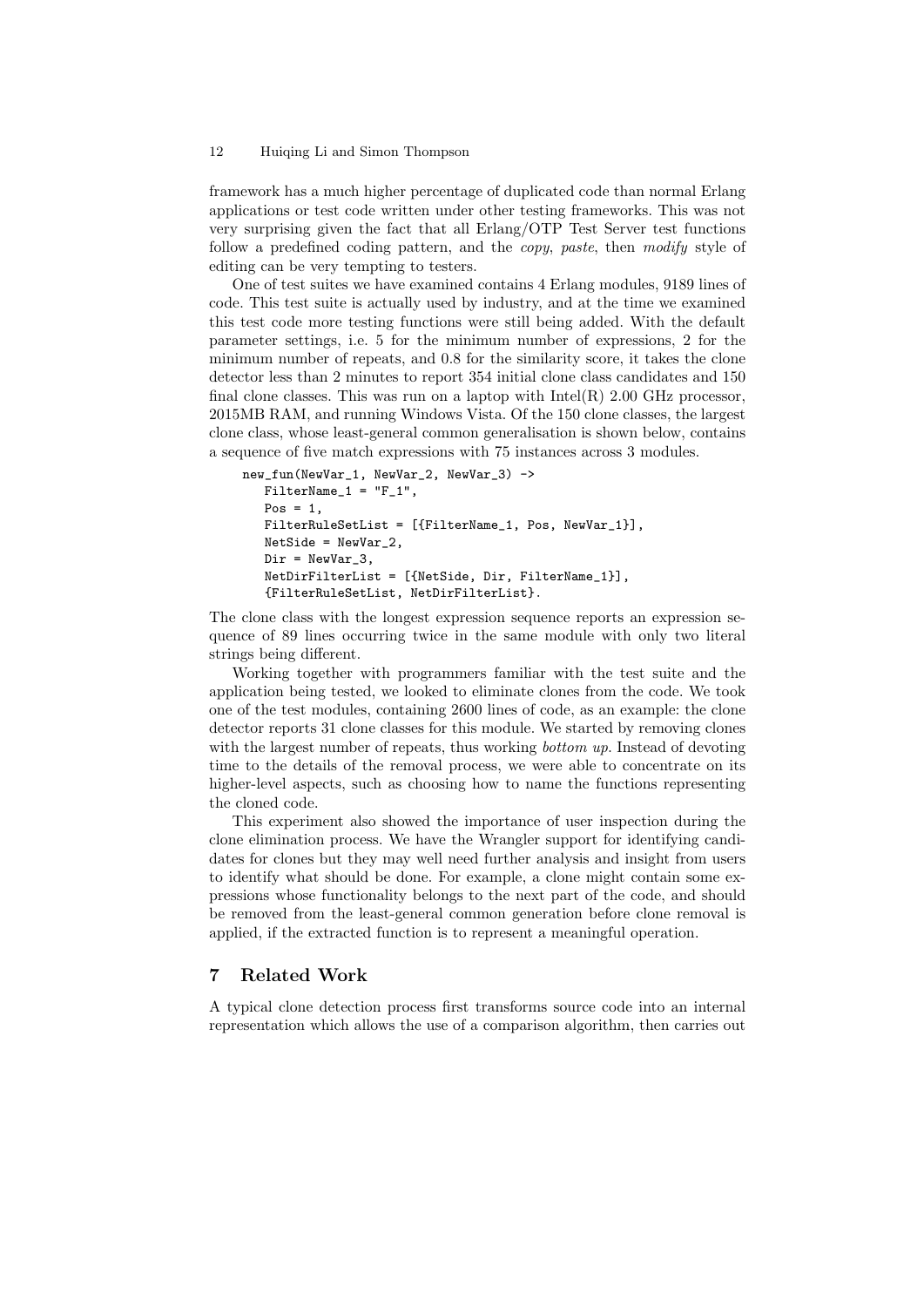the comparison and finds out the matches. A recent survey of existing techniques by Roy and Cordy can be found in [\[2\]](#page-13-1). Overall there are

- $-$  text-based approaches [\[19](#page-14-15)[,2,](#page-13-1)[20\]](#page-14-16), which consider the target program as sequence of lines/strings;
- token-based approaches [\[21](#page-14-17)[,18,](#page-14-14)[22\]](#page-14-18), which apply comparison techniques to the token representation of programs.
- <span id="page-13-3"></span>– AST-based approaches [\[23,](#page-14-19)[24](#page-14-20)[,25](#page-14-21)[,26](#page-14-22)[,27\]](#page-14-23), which search for similar subtrees in the AST with some tree matching techniques; and
- program dependency graph based approaches [\[21\]](#page-14-17), which look for isomorphic subgraphs to find clones.

Our approach presented in this paper uses the AST-based approach. AST-based approaches in general could report more clones than text-based and/or tokenbased approaches, but since naïve comparison of subtrees for equality does not scale, various techniques are needed to make them scalable.

The most closely related work to ours is by Bulychev et al. [\[26\]](#page-14-22) who also use the notion of anti-unification to perform clone detection in ASTs. Their approach consists of three steps, first identify similar statements using anti-unification and classify them into clusters, this is done by attempting anti-unification of each statement with each potentially matching cluster; then find identical sequences of cluster IDs, corresponding to statement sequences within a compound statement; after that anti-unification is used again to refine the candidate sequences identified previously for overall similarity. Anti-unification distance, which can be seen as the total size of subtrees to be replaced, is used to check the similarity of clone pairs.

Our approach is different from Bulychev et al.'s in several aspects. First, we use a different approach, which is faster but reports more false positives, to get the initial clone candidates; second, their approach reports only clone pairs, while our approach reports clone classes as well as their anti-unifiers; third, Bulychev et al.'s approach is programming language independent, and the quality of the algorithm depends on whether the occurrence of the same variable (in the same scope) refers to one leaf in the AST; whereas our tool is for Erlang programs, though the idea also applies to other languages, and static semantics information is taken into account to disallow inconsistent substitutions.

Another related work is by Evans et. al [\[24\]](#page-14-20) who search for large common patterns in ASTs. It is based on heuristics and works in a bottom-up manner, specifying and increasing the patterns step-by-step. The disadvantage of this is that it can only find duplicated statements, not sequences of statements.

<span id="page-13-2"></span><span id="page-13-1"></span><span id="page-13-0"></span>In [\[23\]](#page-14-19), Baxter et al. use a hash function to place each full subtree of the AST into a bucket, then every two full subtrees with a bucket are compared. The hash function is chosen to be insensitive to identifier names so that these can be parameters in a procedural abstraction. In [\[23\]](#page-14-19), Baxter et al. also suggest a mechanism for the removal of code clone with the help of macros. DECKARD [\[25\]](#page-14-21) is another AST-based language independent clone detection tool, whose main algorithm is to compute certain characteristic vectors to approximate structural information within ASTs and then cluster similar vectors, and thus code clones.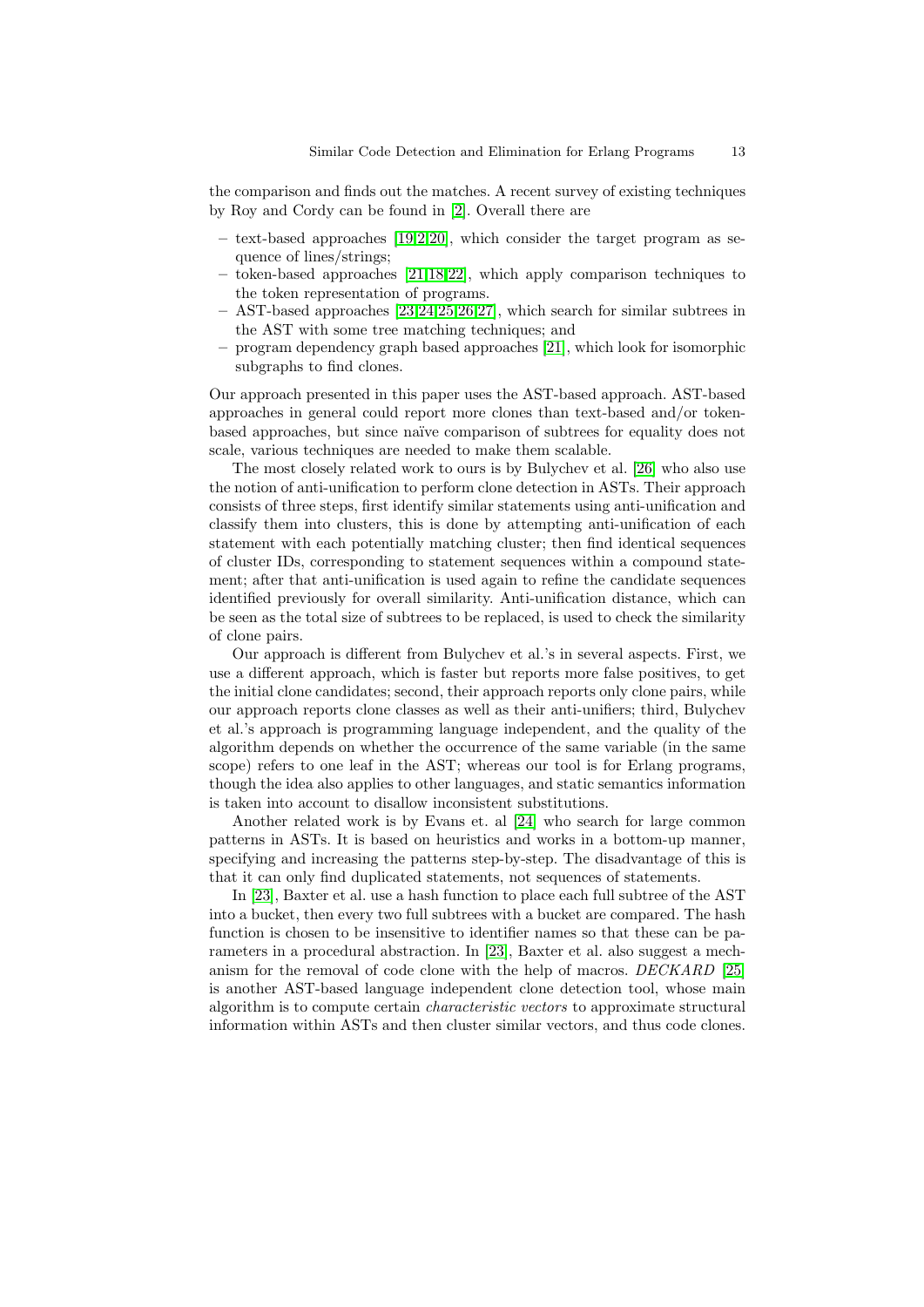<span id="page-14-1"></span><span id="page-14-0"></span>Most of the above mentioned clone detection tools target large legacy programs, and none of them is closely integrated with an existing programming environment, not to mention support for interactive automatic clone elimination. Without applying deeper knowledge of the scoping rules of the target programming language, language-independent clone detection tools tend to have a lower precision, and are not very suitable for mechanical clone refactoring.

#### <span id="page-14-4"></span><span id="page-14-3"></span><span id="page-14-2"></span>8 Conclusions and Future Work

<span id="page-14-9"></span><span id="page-14-8"></span><span id="page-14-7"></span><span id="page-14-6"></span><span id="page-14-5"></span>In this paper, we have presented a similar code detection and elimination technique based on the notion of anti-unification, or least-general common abstraction, as well as techniques taken to improve performance and efficiency. The tool is able to detect more clones than Wrangler's original code detection tool, which only reports code fragments that are identical after consistent variable renaming and substitution of literals. The tool reports not only clones, but also the least-general common abstraction of each clone class in form of an Erlang function definition. The least-general common abstraction helps the user decide whether the clone is worth elimination or not, and also makes the clone removal process much easier. The clone detector tool is built on top of the infrastructure of Wrangler, the Erlang refactorer, and also integrated within the Wrangler environment. User-controlled automatic elimination of clones was made possible with Wrangler's refactoring support. Case studies carried out with real-world industrial code demonstrated the usefulness of the tool.

<span id="page-14-15"></span><span id="page-14-14"></span><span id="page-14-13"></span><span id="page-14-12"></span><span id="page-14-11"></span><span id="page-14-10"></span>Our future work goes in a number of directions. While this paper lays out the infrastructure of the tool, in the future we are going to do an empirical study of clones detected from different Erlang systems with different parameter settings. Our current similar code detection tool cannot detect expression sequences which are similar up to a single insertion or deletion of an expression, or similar up to a number of expression-level edits, and we are trying to extend the tool to detect this kind of more general similarity. We would also like to explore the application of the approach to other functional programming languages like Haskell, in which case a type-aware anti-unification is needed.

<span id="page-14-18"></span><span id="page-14-17"></span><span id="page-14-16"></span>This research is supported by EU FP7 collaborative project ProTest ([http:](http://www.protest-project.eu/) [//www.protest-project.eu/](http://www.protest-project.eu/)), grant number 215868; we thank our funders and colleagues for their support and collaboration.

#### <span id="page-14-20"></span><span id="page-14-19"></span>References

- <span id="page-14-21"></span>1. Kapser, C., Godfrey, M.W.: "Clones Considered Harmful" Considered Harmful. In: Proc. Working Conf. Reverse Engineering (WCRE). (2006)
- <span id="page-14-22"></span>2. Roy, C.H., Cordy, R.: A Survey on Software Clone Detection Research. Technical report, School of Computing, Queen's University at Kingston, Ontario, Candada
- <span id="page-14-23"></span>3. Monden, A., Nakae, D., Kamiya, T., Sato, S., Matsumoto, K.: Software Quality Analysis by Code Clones in Industrial Legacy Software. In: METRICS '02, Washington, DC, USA (2002)